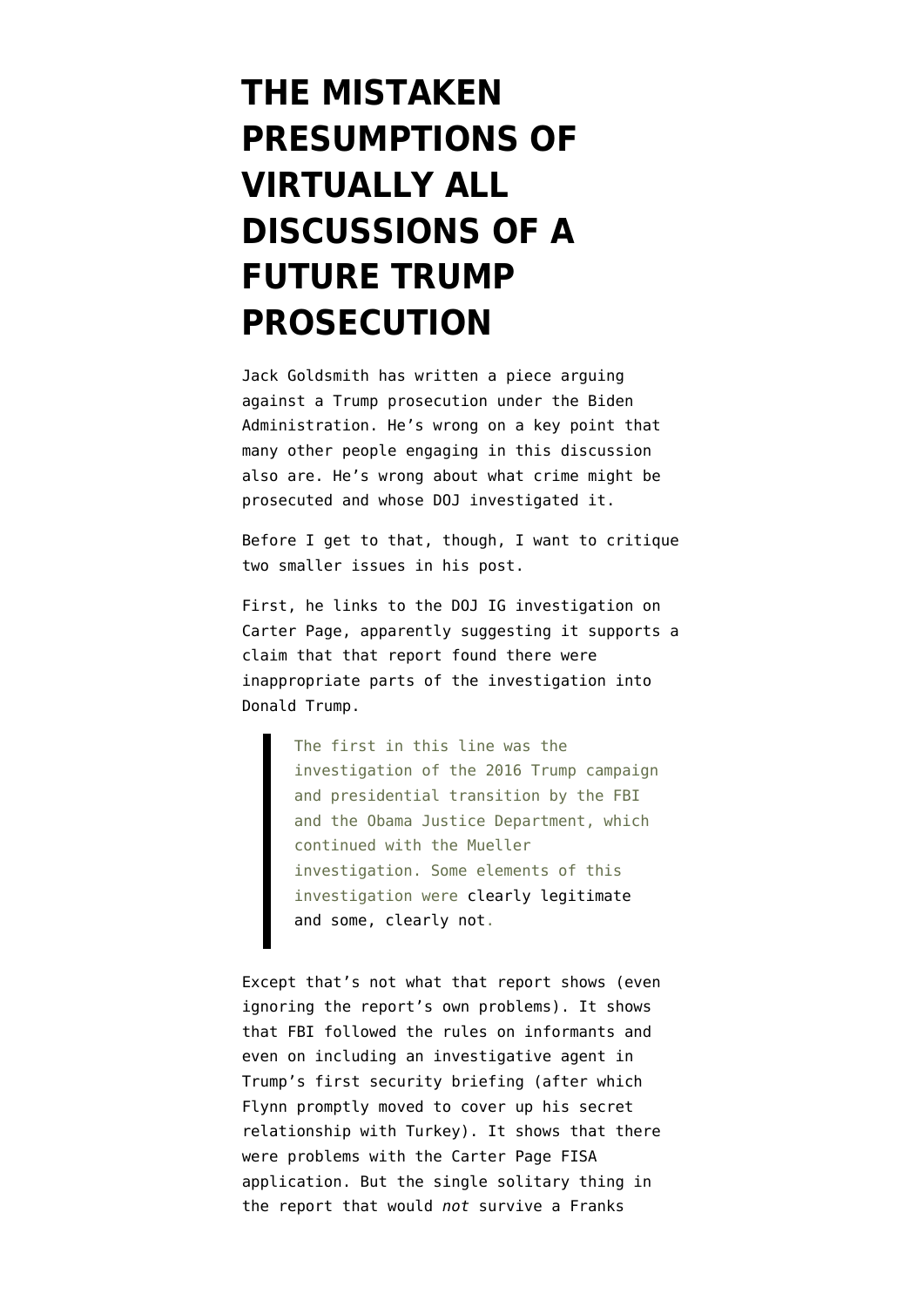review is Kevin Clinesmith's alteration of an email. Every single other thing would meet the Good Faith standard used in Fourth Amendment review. And all that's separate from the question of whether Carter Page was a legitimate target for investigation, which the bipartisan SSCI investigation has said he was.

I also disagree with Goldsmith's concerns about the status of the Durham investigation going forward.

> But though Durham started out as a credible figure, the review was damaged from the beginning due to Trump's and Barr's ceaseless public prejudging of the case (and, for some, Durham's [response](https://www.nytimes.com/2019/12/09/us/politics/barr-durham-ig-report-russia-investigation.html) to one of Horowitz's reports). And all of that was before Barr expanded the investigation into a criminal one and then later appointed Durham as a special counsel to ensure that his criminal investigation could continue into the Biden administration. Once again, the nation is divided on the legitimacy of all of this.

> The third challenge, exacerbating the first two, is that these investigations—the FBI investigation of the Trump campaign and transition, the Durham investigation, and the Hunter Biden investigation—extended (or will extend) into an administration of a different party. That means that what began as a cross-party investigation where the worry was bias against political opponents will transform, in the middle of the investigation, into an intraparty investigation, where the worry will shift to one party's desire for self-protection.

I think the Durham investigation is misunderstood by all sides. Even according to Billy Barr, Durham has debunked some conspiracy theories Republicans have floated and he appears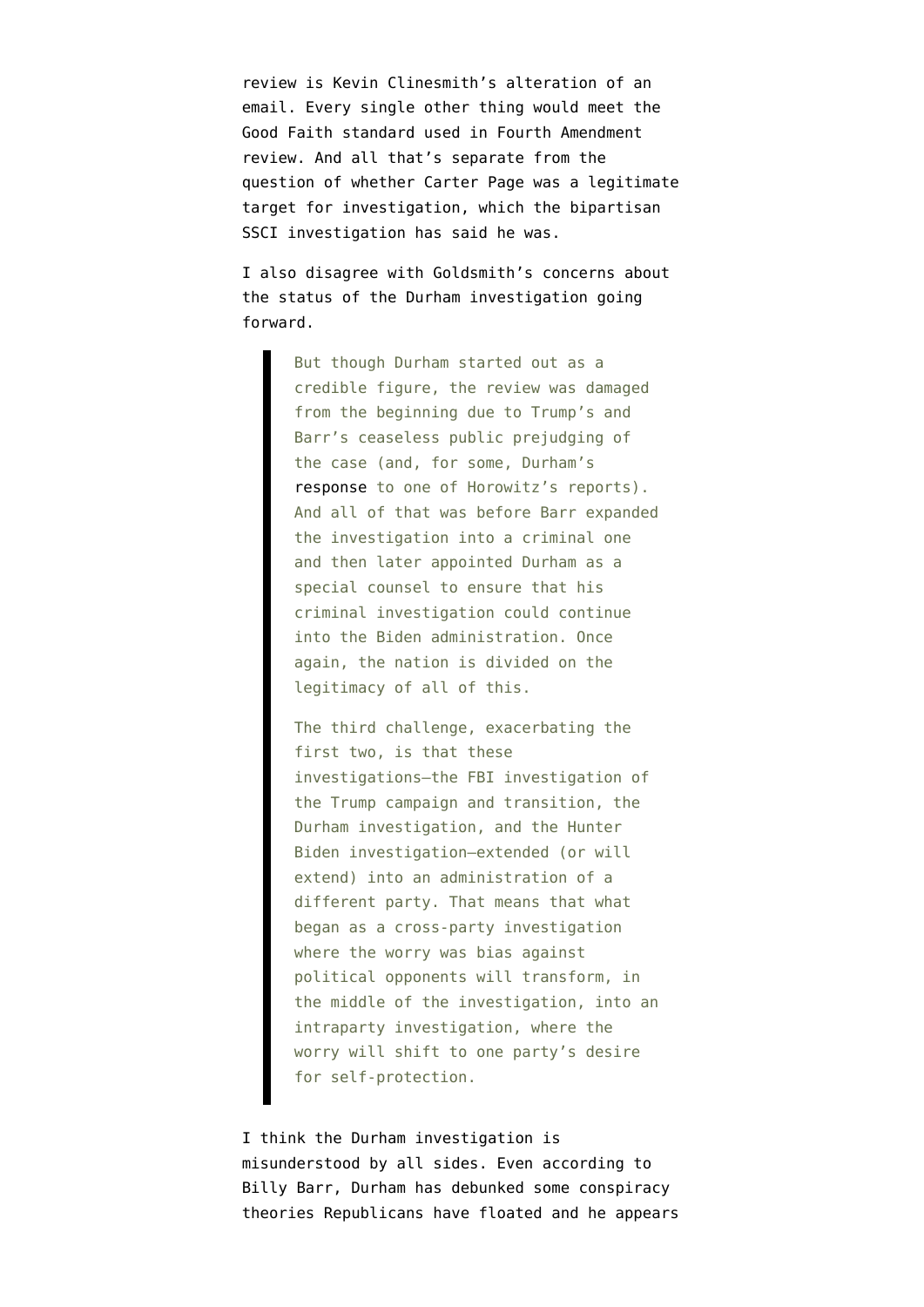to have moved beyond the question of whether the CIA wrongly concluded that Putin wanted to elect Trump. That means if he were to write a report, it would substantially consist of telling the frothy right that their conspiracy theories were just that, and that George Papadopoulos really did entertain recruitment by at least one Russian agent.

That said, the Durham investigation has, unfortunately, been hopelessly biased by Billy Barr's work in at least two ways. Durham [apparently believes](https://www.emptywheel.net/2020/12/04/the-clinesmith-sentencing-memos-politically-biased-data-in-politically-biased-data-out/) that the treatment of partisan bias at DOJ has been equally applied, which is demonstrably false (which also means he's relying on witnesses who have themselves committed the sins he has used to predicate his own investigation, using FBI devices to speak for or against a political candidate). More troublingly, [every single legal document](https://www.emptywheel.net/2020/08/15/the-clinesmith-information-includes-evidence-that-john-durham-misunderstands-his-investigation/) his prosecutors have filed thus far have betrayed that they don't understand the most basic things about the counterintelligence investigations they're focusing on. But because of that ignorance, I'm fairly confident that if Durham tried to prosecute people for the theories that Bill Barr has been pushing while micromanaging this, Durham's prosecutors would get their ass handed to them. Plus, even without Biden's AG doing anything, I think there's [a possibility](https://www.emptywheel.net/2020/12/03/john-durham-has-unaltered-copies-of-the-documents-that-got-altered-in-the-flynn-docket/) that Durham's independence can be put to good use to investigate the crimes that Barr's DOJ may have committed in pushing these theories. And there's an easy way to solve the political nastiness of Barr's special counsel appointment: by swapping Durham for Nora Dannehy. In short, freed from the micromanaging and mistaken beliefs of Bill Barr, Durham may evolve into a totally useful entity, one that will debunk a lot of the bullshit that the frothy right has been spewing for years.

In any case, the *only* reason it would be perceived as a cross-party investigation was the micromanagement of Barr. The FBI is not a member of either party, and if Durham finds real crimes — like that of Clinesmith — by all means he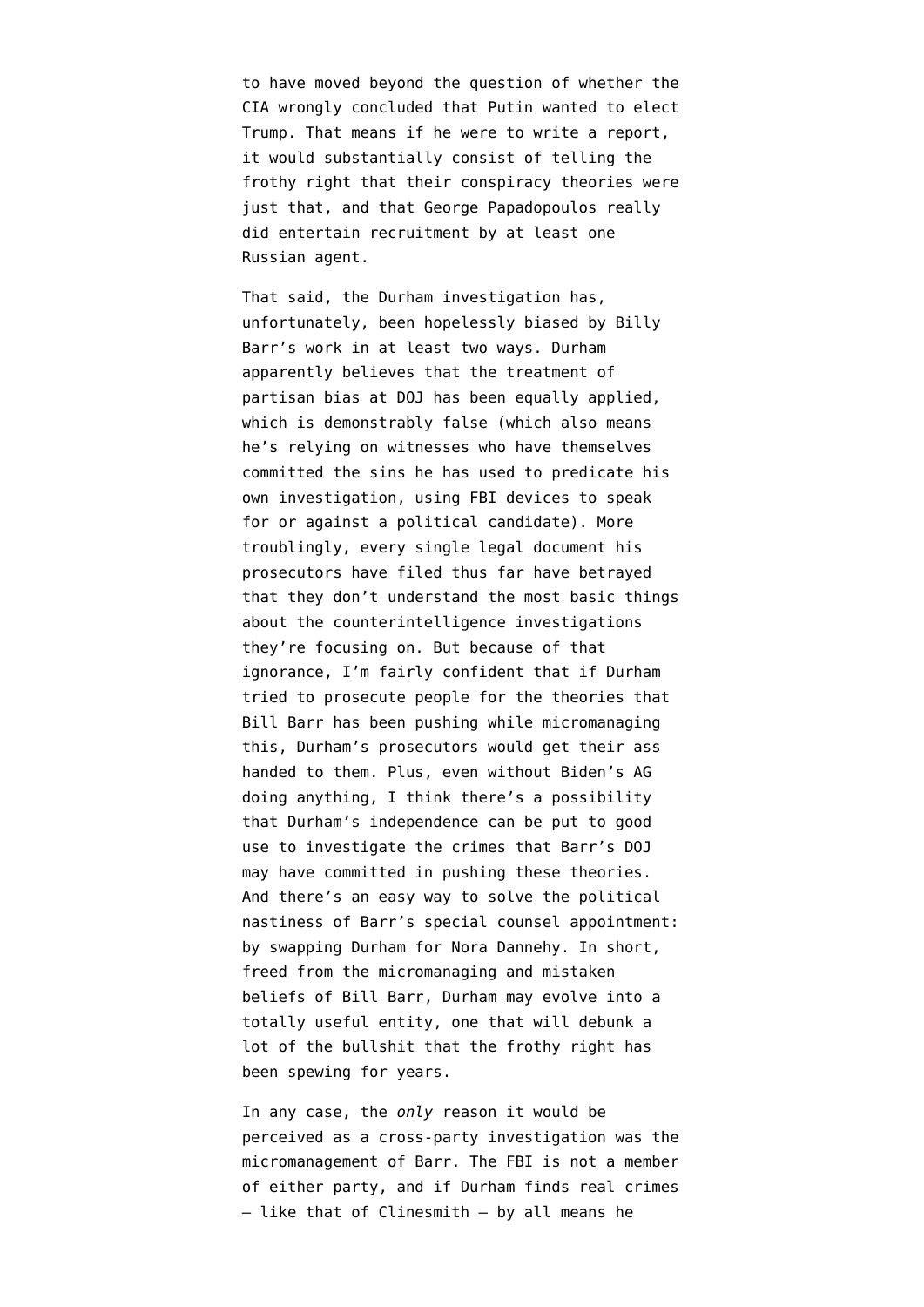should prosecute. Once he is freed of Barr's micromanagement, though, he may discover that he was given a very partial view of the evidence he was looking at.

Which brings me to Goldsmith's treatment of whether or not Trump should be prosecuted. Before giving three reasons why one shouldn't investigate Trump, he lays out what he sees as the potential crime this way:

> Many people have argued that the Biden Justice Department should continue this pattern by examining the criminal acts Trump might have committed while in office—some arguing for a full-blown broad investigation, others (like my coauthor, Bob Bauer, in "[After Trump](https://www.amazon.com/After-Trump-Reconstructing-Bob-Bauer/dp/1735480614)") for a measured, narrowly tailored one. I don't think this is a good idea. I doubt Trump has committed prosecutable crimes in office (I am confident that obstruction of justice prosecution would fail), I doubt he will ever go to jail if he did commit criminal acts in office (which would make the effort worse than useless), Trump will thrive off the attention of such an investigation, and the Biden administration will be damaged in pursuing other elements of its agenda (including restoration of the appearance of apolitical law enforcement). But the main reason I am skeptical is that such an investigation would, in the prevailing tit-for-tat culture, cement the inchoate norm of one administration as a matter of course criminally investigating the prior one—to the enormous detriment of the nation. (I do not believe that federal investigations for Trump's pre-presidential actions raise the same risk.

There are two problems inherent with Goldsmith's logic here, problems that virtually all the other people who engage in this debate also make.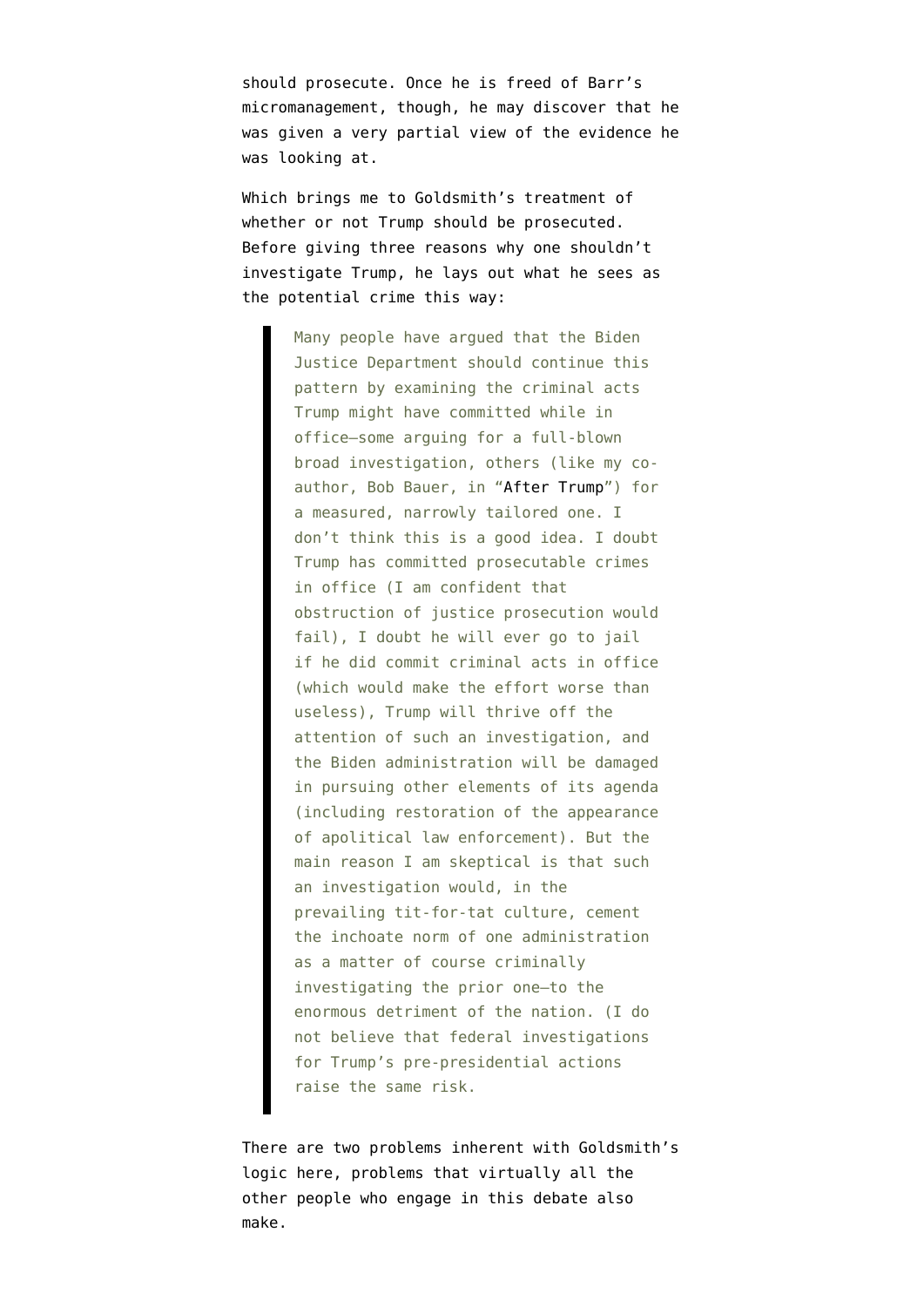First, he assumes that any prosecution of Trump would have to engage in further investigation. Here's just one of several places where he makes that assumption clear.

> The investigation by one administration of the predecessor president for acts committed in office would be a politically cataclysmic event.

Goldsmith doesn't consider the possibility that such an investigation was begun under Mueller and continued under Bill Barr, waiting for such time as Trump can be charged under DOJ guidelines. It's odd that he doesn't consider that possibility, because Mueller laid that possibility out clearly in the report, describing leaving grand jury evidence banked for such time as Trump could be charged (indeed, it's fairly clear a January 2019 Steve Bannon grand jury appearance included such evidence). If Bill Barr's DOJ conducted an investigation that shows Trump committed a crime, it would break out of the tit-for-tat that Goldsmith complains about.

Goldsmith also appears to believe, even in spite of Trump's transactionalism, that any crime Trump committed in office would have begun and ended during his term of office.

Part of these two errors appear to stem from another one. Goldsmith clearly believes the only crime for which Mueller investigated Trump is obstruction and he dismisses the possibility that an obstruction prosecution would stick. I'm agnostic about whether that view of obstruction is true or not. Even just reviewing [how the](https://www.emptywheel.net/2020/10/15/rat-fucker-rashomon-accessing-hollywood-cover-ups-of-the-russian-attribution/) [Mueller Report treated the Roger Stone](https://www.emptywheel.net/2020/10/15/rat-fucker-rashomon-accessing-hollywood-cover-ups-of-the-russian-attribution/) [investigation](https://www.emptywheel.net/2020/10/15/rat-fucker-rashomon-accessing-hollywood-cover-ups-of-the-russian-attribution/), though, I'm certain there are places where the Mueller Report protected investigative equities. That may be true of the obstruction case as well. If so, then it would suggest the obstruction case might be far stronger than we know.

But it is false that Mueller only investigated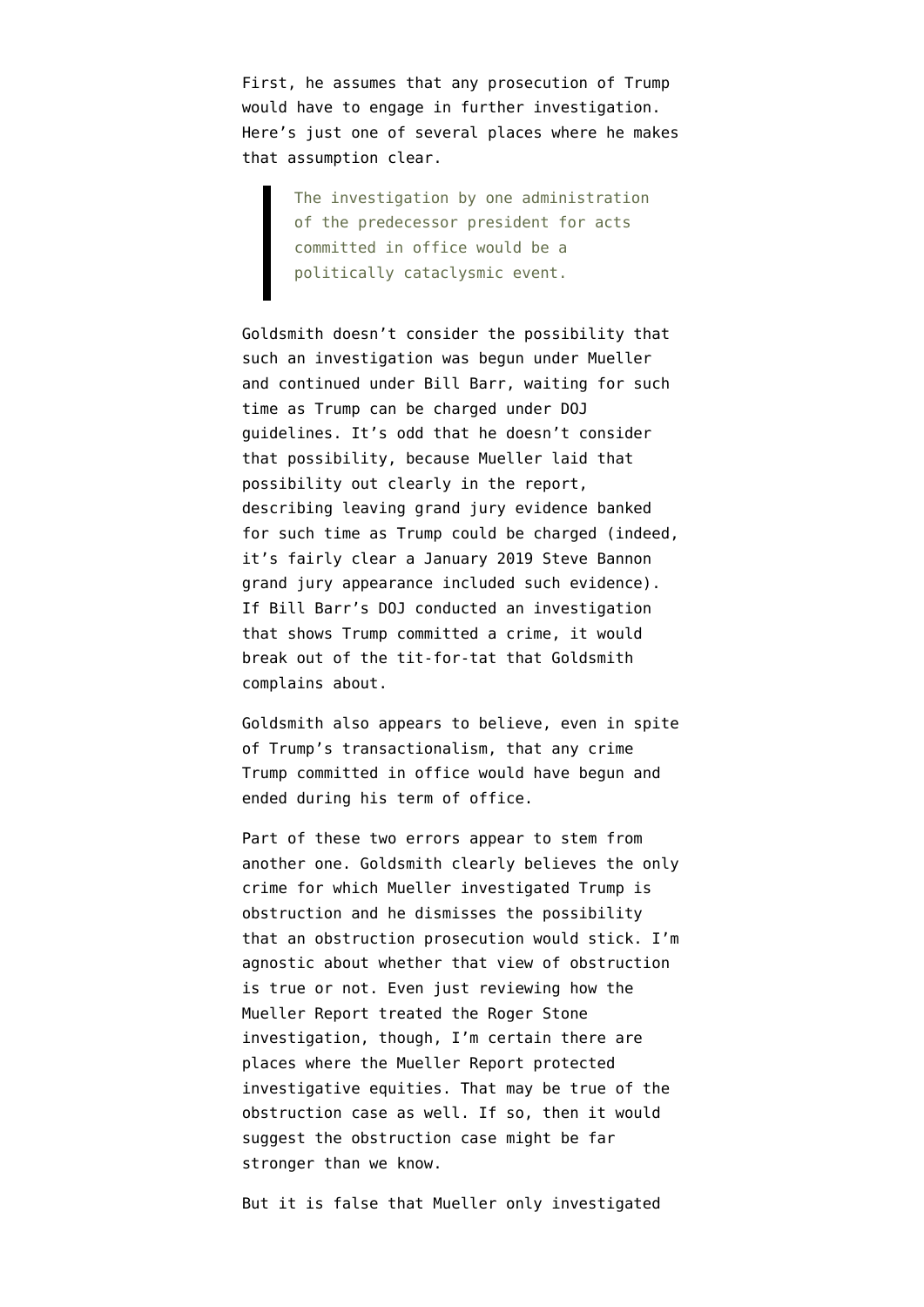Trump for obstruction. That's because Trump may have entered into a conspiracy with his ratfucker. In addition to investigating Roger Stone for covering up who his tie to Wikileaks was, Mueller also investigated Roger Stone for entering the CFAA conspiracy with Russia, a part of the investigation that [recently declassified](https://www.emptywheel.net/2020/11/03/unsealed-mueller-report-passages-confirm-the-then-ongoing-investigation-into-roger-stone/) [information](https://www.emptywheel.net/2020/11/03/unsealed-mueller-report-passages-confirm-the-then-ongoing-investigation-into-roger-stone/) as well as [the warrants in the case](https://www.emptywheel.net/2020/05/01/the-roger-stone-prosecution-was-one-step-in-an-ongoing-investigation/) make clear continued after the close of the Mueller investigation. Not only did Mueller ask Trump about his contacts with Stone on the specific issue for which the rat-fucker remained under investigation after Mueller closed up shop, but Mueller's [last warrants](https://beta.documentcloud.org/documents/6879610-190124-Stone-s-NY-Property) listed Stone's written record of his communications with Trump during the campaign among the items to be seized in the search of Stone's homes. If Stone entered into the CFAA conspiracy with Russia and those contacts show that Trump entered into an agreement with Stone on his part of the conspiracy, then Mueller was investigating Trump himself in the conspiracy. There is no way you target Stone's records of communications with Trump unless Trump, too, was under investigation for joining that conspiracy.

I know I'm the only one saying this, but that's in significant part because  $-$  as far as I know  $-$ I'm the single solitary journalist who has read these documents (plus, the unsealed language showing the investigation into Stone on the CFAA charges got buried in the election). But the record makes this quite clear: by investigating Roger Stone, Mueller also investigated Donald Trump for joining the CFAA conspiracy with Russia that helped him get elected. And because Mueller did not complete the investigation into Roger Stone before he closed up shop, he did not complete the investigation into Donald Trump.

And while I'm less certain, abundant evidence tells us what Stone and Trump's role in the conspiracy may have been: [to enter into a quid](https://www.emptywheel.net/2020/10/21/rat-fucker-rashomon-getting-the-highest-level-of-government-to-free-julian-assange/) [pro quo](https://www.emptywheel.net/2020/10/21/rat-fucker-rashomon-getting-the-highest-level-of-government-to-free-julian-assange/) trading advance access to select John Podesta files (and, possibly, optimizing their release to cover up the DHS/ODNI Russian attribution statement) for a pardon for Julian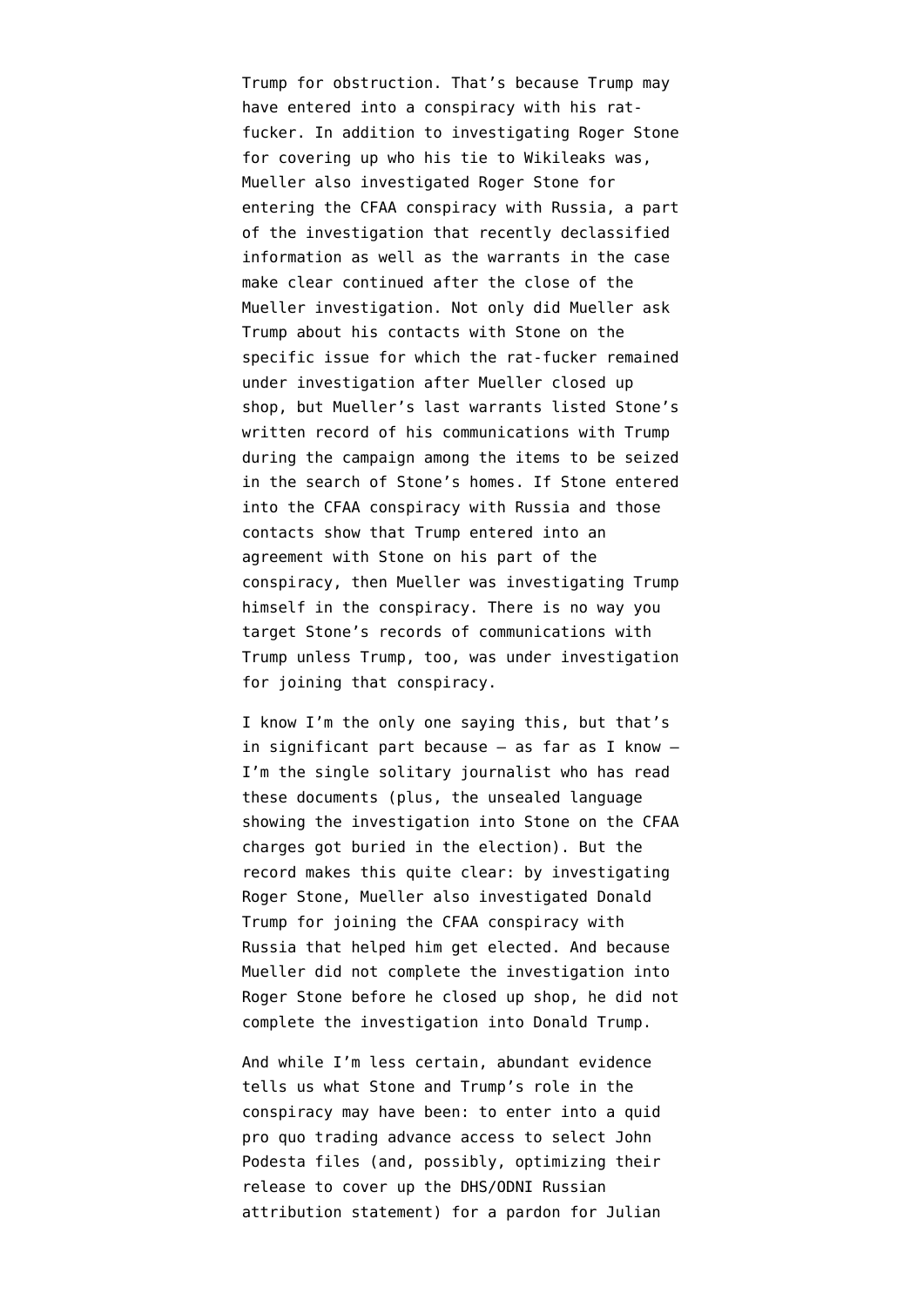Assange.

Stone did something in August 2016 to obtain advance copies of the Podesta files that the frothy right believed would be particularly beneficial in attacking Podesta and Hillary. Days before the Podesta file release in October 2016, Stone and Credico appear to have started talking about a pardon for Julian Assange. After the release of the Podesta files, Trump discussed reaching out to Assange with more people, including Mike Flynn. And no later than 7 days after the election — and given Credico's [refusal to give a straight answer](https://www.emptywheel.net/2020/09/19/randy-credico-refuses-to-answer-whether-roger-stone-called-him-about-an-assange-pardon-on-november-9-2016/) about this, probably before — Stone set out on an extended effort to deliver on that pardon. And Trump took an overt act, as President, to try to deliver on that quid pro quo when he ordered Corey Lewandowski to tell Jeff Sessions to shut down any investigation into the hack-and-leak (which would have shut down the investigation into Assange's role in it).

I have no idea whether DOJ obtained enough evidence to charge a former president in conspiring with a hostile foreign power to get elected. The investigation into Stone's role in the conspiracy may have shut down when Barr's intervention in Stone's sentencing led all four prosecutors to drop from the case, so it's possible that a Biden DOJ would need to resume that investigation (and finish it up before statutes of limitation tolled). Still, as of October 1, when DOJ [withheld](https://beta.documentcloud.org/documents/20393605-11th-mueller-foia-release-201001#document/p349/a2002770) almost the entirety of two interviews with Margaret Kunstler to protect an ongoing investigation, that part of the investigation was ongoing. So if you want to consider the possible universe of Trump charges, this is the possibility you'd need to consider: that after Mueller shut down but before the end of Barr's tenure, DOJ acquired enough evidence to prosecute Donald Trump once he becomes available to prosecute under DOJ rules.

I think there are other instances where Trump cheated to win in criminal fashion (even ignoring the hush payments for which he got